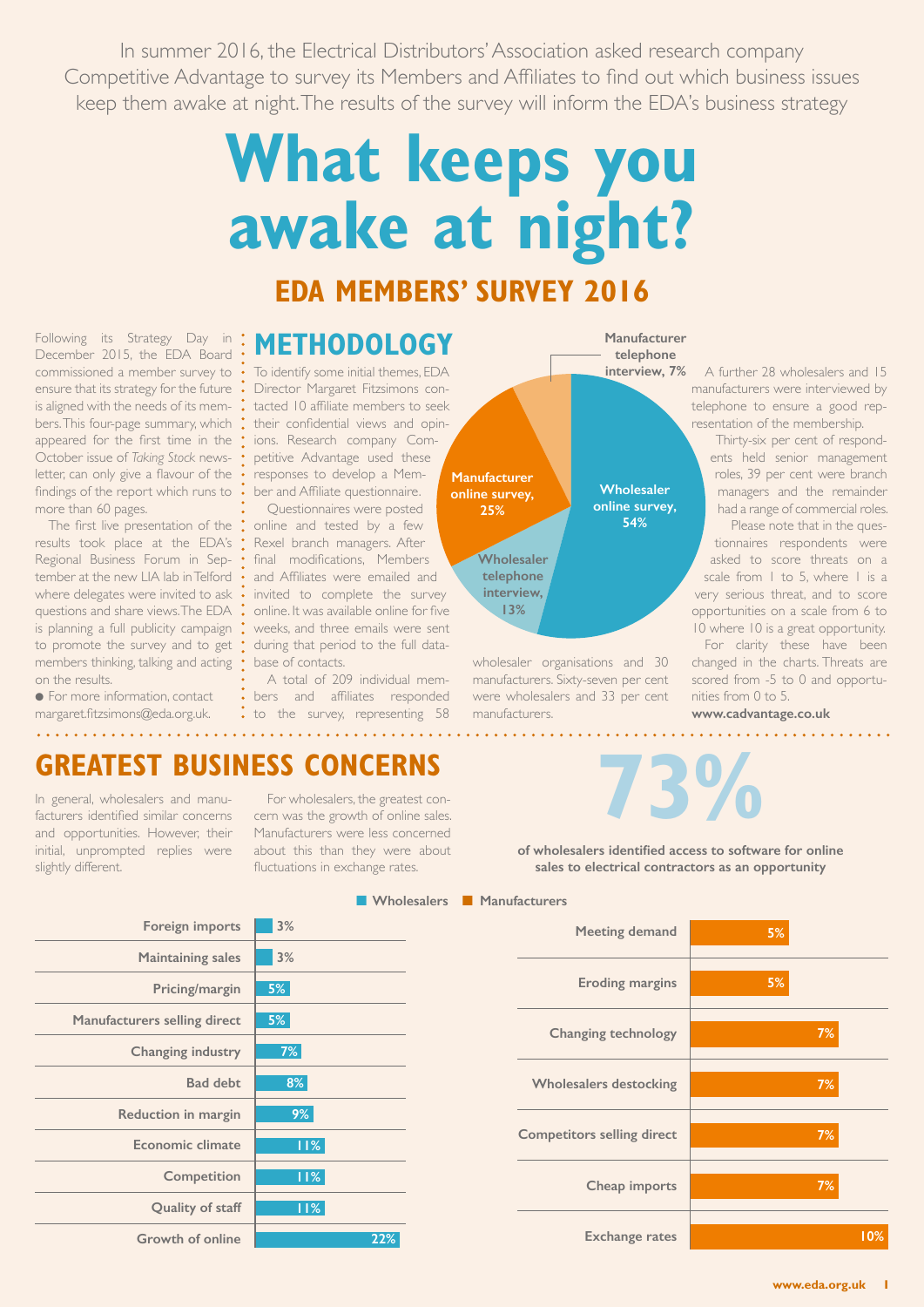**Most one-man bands pay less for their products than NG Bailey because they are not educated and buy purely on price**

**Manufacturer feedback**

## **TECHNOLOGY OF SELLING SUPPLY-SIDE ISSUES**

Nearly three-quarters  $-73$  per cent – of wholesalers said access to software for online sales to contractors was their biggest opportunity.

**BIM**

On the supply side, the survey

facturer respondents.

The biggest sales-side opportunity, according to survey respondents, was the need for wholesalers to demonstrate lifetime value of products; 64 per cent of wholesalers and 67 per cent of manufacturers mentioned this.

Most also thought the increasing use of mobile devices by contractors to place orders, and the need for contractors to better understand products, were opportunities.

product.

In the graph, *right*, negative values represent a threat, positive ones an opportunity.

> The greatest threats were contractors' increased focus on lowest cost (cited by 76 per cent of wholesalers and 85 per cent of manufacturers) and contractors' lack of awareness when dealing with unregulated suppliers (80 per cent of wholesalers and 91 per cent of manufacturers).

**N** Wholesalers **n** SME wholesalers **Nanufacturers** 

Coincidentally, exactly the same proportion of manufacturers considered the growth of online sales by wholesalers an opportunity. Automated order processing such as EDI was also perceived as an opportunity by both wholesalers (69 per cent) and manufacturers (66 per cent).

**Renewable energy generation, battery**  revealed that manufacturers are **storage and move from AC to DC power** most concerned about the availability of low-cost foreign imports. It was cited by 79 per cent of manu-**The Internet of Things/smart technology** Wholesalers too worry about imports, but not so many. It was identified as a significant threat by **Availability of low-cost foreign imports** 64 per cent. Sixty-two per cent of wholesalers said they would not purchase a cheaper alternative **Shorter product life cycle and dealing with obsolescent stock If we have Increasing speed and volume of new product introductions threats coming we should Increasing complexity of products work together. Complex pricing and discount structure Let's be better than them. Rationalisation of the number of suppliers to deal with Got to come Manufacturers selling direct out fighting to electrical contractors Manufacturer Exclusive trading relationships feedback N** Wholesalers **No SME** wholesalers **Reduced local stockholding n** Manufacturers 

Of course, other organisations sell products online, and 85 per cent of wholesalers said the growth of online sales by third parties such as either Amazon, Screwfix and new entrants to the market was a threat. For 80 per cent of manufacturers, the growth of online sales by new entrants was a particular threat, but they were less concerned by Amazon or Screwfix.

> Manufacturers are ahead of wholesalers when it comes to building information modelling (BIM), but both groups share a familiarity with the technology. Some 40 per cent of wholesalers and 22 per cent of manufacturers say they are unfamil-

iar with BIM.

There is at least enthusiasm for BIM: 10 per cent of wholesalers and 40 per cent of manufacturers are actively taking steps to incorporate BIM into their businesses, and 29 per cent of wholesalers and 21 per cent of manufacturers would like to know more about it.





**n Wholesalers n SME** wholesalers **n Manufacturers** 

**Increasing use of mobile devices by contractor to place orders**

**Need for wholesaler to show lifetime value of products**

**Need for contractors to better understand products**

**Contractors' lack of awareness of dealing with unregulated suppliers**

**Contractors' increased focus on lowest cost**





**29%**

**n Wholesalers n Manufacturers n Overall of wholesalers want to know more about BIM** 

**of manufacturers say they are unfamiliar with BIM 22%**